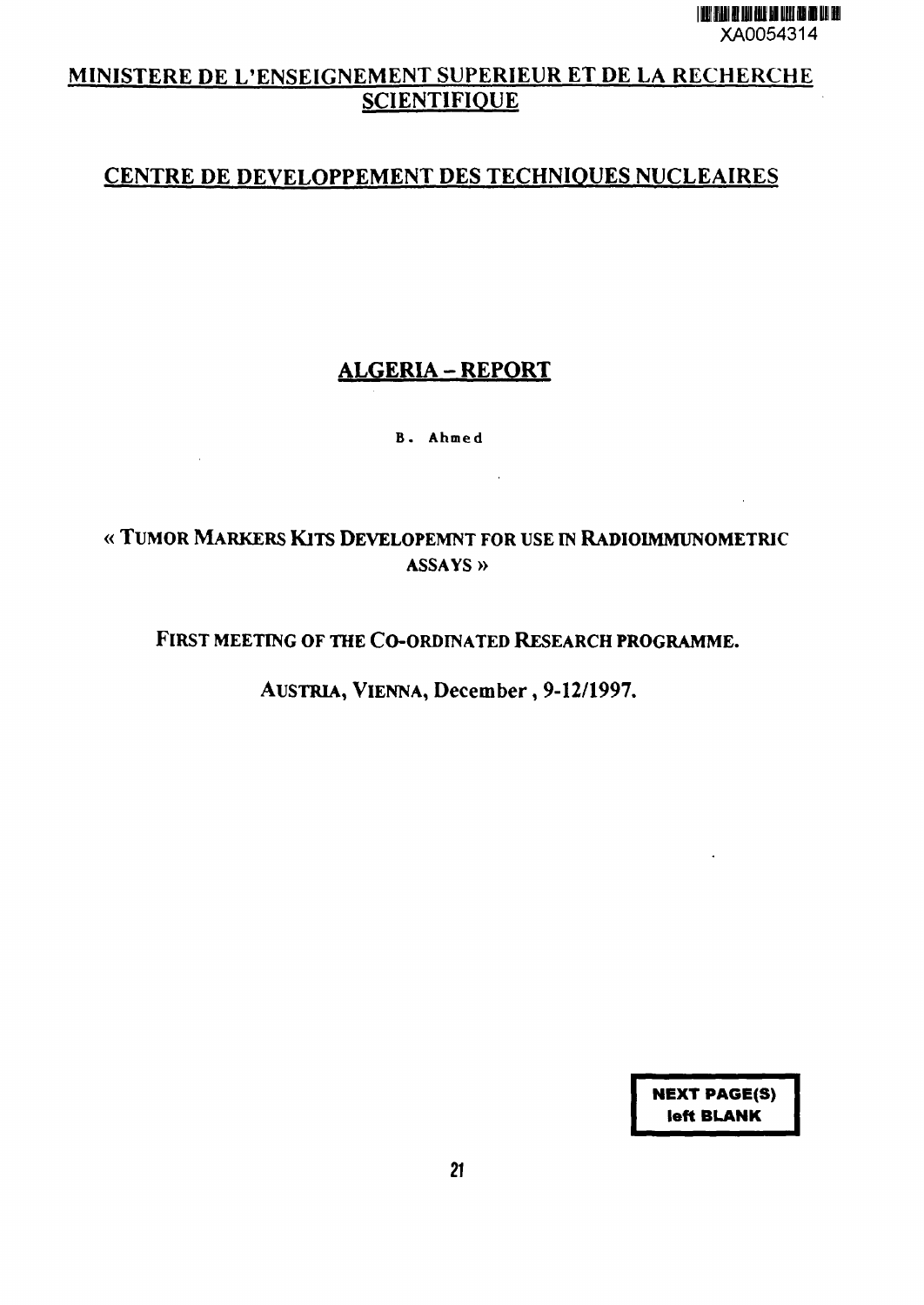## SOMMAIRE

| Н  | GENERALITION THE USE OF TUMOR                                    |
|----|------------------------------------------------------------------|
| т  | DEVELOPMENT PROGRAMME OF THE MAIN<br>REAGENTS FOR PSA IRMA ASSAY |
| IV | ANNUAL SCHEDULE OF THE RESEARCH PROGRAMME.<br>9                  |
| V  | CONCLUSION.                                                      |
|    | ANNEX.                                                           |

**NEXT PAGE(S) left BLANK**

 $\bar{\mathcal{A}}$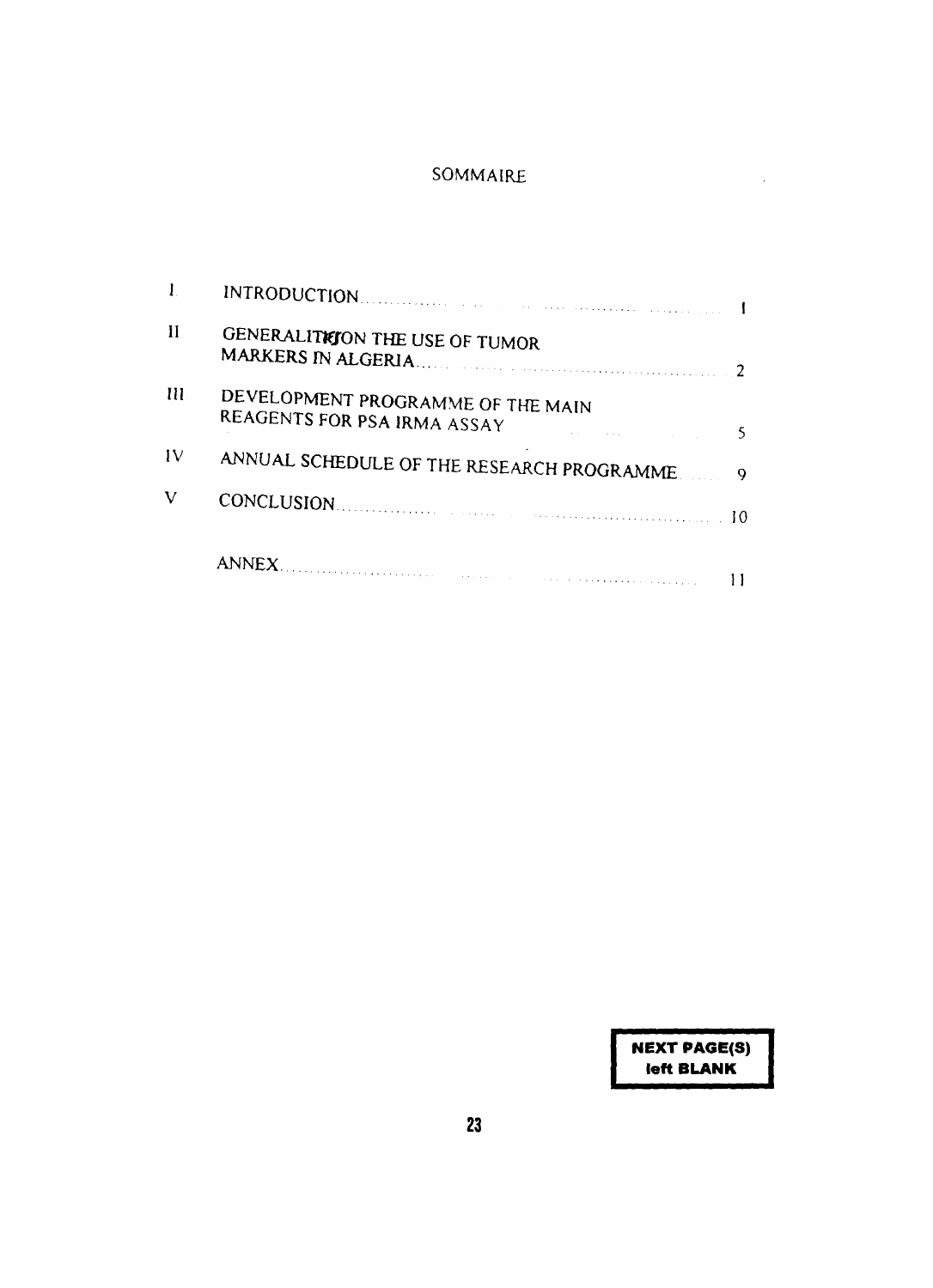## **[.INTRODUCTION**

The immunoassays such as RIA and IRMA are now widely used through the world for the quantitation of a variety of substances in the biological fluid for their high sensibility and specificity which required simple equipments

These techniques are also very used in Algeria for an effective amelioration of public heath The assays kits of RIA/IRMA of thyroid hormones are the most used, followed by peptidic hormones, steroids hormones and IRMA Tumor Markers (T.M) kits.

In spite of the important demand, of tumor markers kits for the diagnosis and follow up of cancers their use are always insuffisant due to the high cost

The AIEA has starting the project RAF/6/018 for the period 1997  $-$  2001 on the theme  $\alpha$  The Consolidation Capability of Radioimmunoassays for Tumor Markers » that Algeria is joined, will allow certainly to cover in the first phase the request of reagents for IRMA « T M » retained in the programme of this project and in the second phase to gi\ e the possibility of our country to produce local reagents for IRMA assays « T.M »

The research contrat programme proposed by IAEA on the theme « The Developments of IRMA Tumor Markers Kits » of prostate specific Antigen (PSA) and Tissue Polypeptide Specific Antigen (TPS) will allowed us to produce localy with best quality-price, the main reagents for PSA and TPS IRMA assays kits for diagnosis and follow up the prostate and breast cancers which are \er\ spready in the country

This report include the following points

-Generalities on the use of tumor markers in Algeria -Programme for the Development of the PSA IRMA assav

\*Shedule of protocoles applied for each reagents

\* Annual planning for assessing the programme activities

-Conclusion

-Annex The need of chemical and biological reagents for the project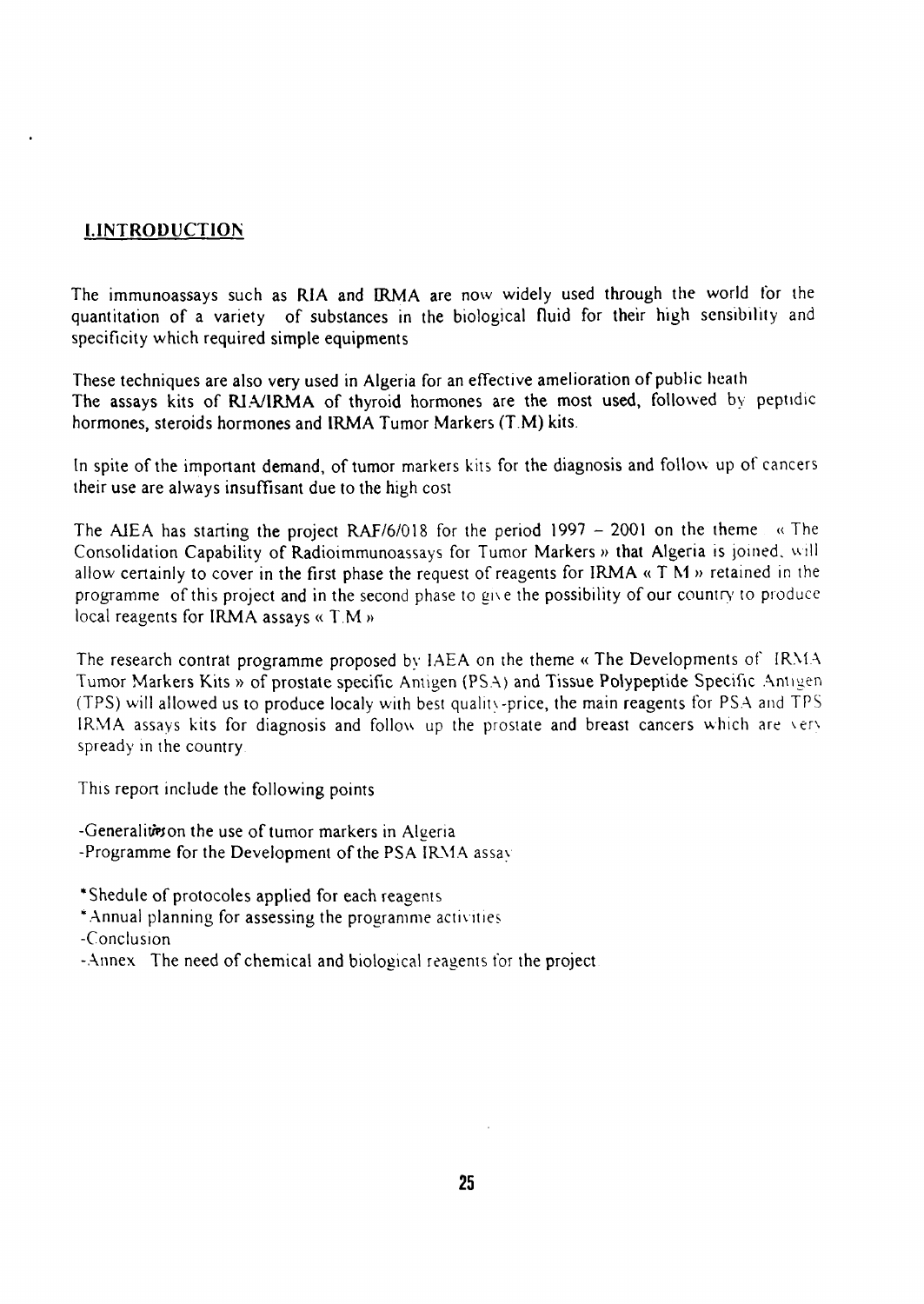## II. GENERALITION THE USE OF TUMOR MARKERS ASSAYS IN ALGERIA.

#### 1- COMMONEST CANCERS IN THE COUNTRY

The commonest five cancers for male and female are represented as follow:

| Male                         | Female        |
|------------------------------|---------------|
| -Lung                        | -Breast       |
| Stomach                      | -Col-Uterus   |
| Nephretic tractus            | -Colon-Rectum |
| -Colon-Rectum                | -Ovarium      |
| -Bladder                     | -Gall-bladder |
| -Annual incidence of cancers |               |
| $-M = 74,4/100.000$          |               |
| $-F = 77,3/100.000$          |               |

2 EXISTING AVAILABLE FACILITIES AND MANPOWER IN THE COUNTRY.

#### 2.1 Number of cancer treatment facilities

-Hospital with cancer traitement facilities  $\pm$  5 -Radiotherapy center: 5 -Medical oncology department  $\pm$  5

#### 2 2 Number of oncologists currantly practicing

-Medical oncologists about : 10 -Radiation oncologists about 20

#### 2.3 Available facilities for follow-up cancers patients :

The available facilities for follow-up of cancers patients are indicated as follow

- -Clinical examination
- X-ray and other simple tests
- Ultra sound
- Bone scane
- LT/MRJ
- Mamography

#### N.B : These informations are obtained from the cancers register of Algiers 1995 ami from Medical Oncology Department.

3 LABORATORIES USER

The laboratories using the kits of 1RMA Tumor Markers are eight (08) These laboratories are divided mainly at the hospitals in the North of the Country -In ihe Centre (Algiers) 04 -In the West (Sidi-Bel-Abbes. Tlemcen)  $\sqrt{2}$ -In the East (Constantine) 01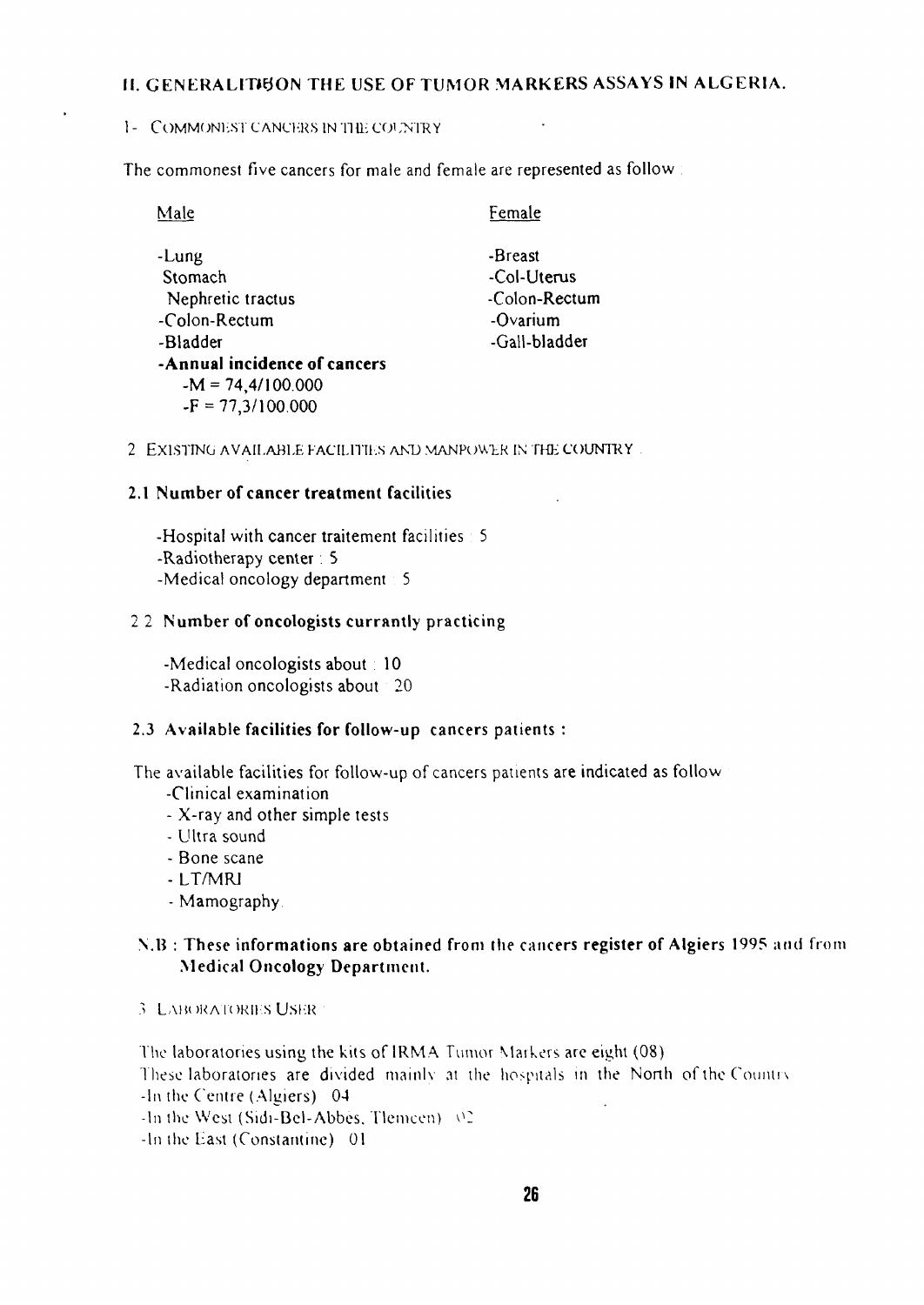All of these laboratories have qualified staff and adequat materiels to carry out all the RIA/1RMA assays and others similar methods

4 THE KITS OF THE MAIN TUMOR MARKERS USED IN THE COUNTRY

The number of T.M imported from 1990 to 1996 the mean price and the number of patients treated are presented in the table-I

| <b>KITS</b>  | Number of<br>Kits imported<br>1990 - 1996 | Mean price/Kit<br>(U.S S) | Number of<br>patients treated<br>by Kit | Total number<br>of patients<br>treated. | <sup>i</sup> Cost of the<br>Assay by<br>patient<br>(U S S) |
|--------------|-------------------------------------------|---------------------------|-----------------------------------------|-----------------------------------------|------------------------------------------------------------|
| <b>HTG</b>   | 184                                       | 400                       | 40                                      | 7360                                    | 10                                                         |
| <b>B HCG</b> | 58                                        | 392                       | $-(1)$                                  | 2320                                    | 9,8                                                        |
| <b>HTC</b>   | 49                                        | 460                       | $-(1)$                                  | 1960                                    | 114                                                        |
| C.E.A        | 45                                        | 360                       | $-(\zeta -$                             | 1800                                    | 9                                                          |
| A.F.P.       | 12                                        | 240                       | $-(1)$                                  | 480                                     | 6                                                          |

Table I - Tumor Markers kits data imported from 1990 to 1996.

The number of Tumor Markers kits (table-I) imported during the period 1990-1996 didn't reflect the real demand of the users laboratories

This perturbation of tumor markers kits imported for 1RMA assays are due to the high cost of these reagents and to the actuel hard economical situation of the country

We notice on the table I that the price of the assay per patient is about (8US \$).

All the kits mentionned on the table-1 are imported from CIS-Bio International (FRANCE) The kits of PSA tumor marker are not imported during this period.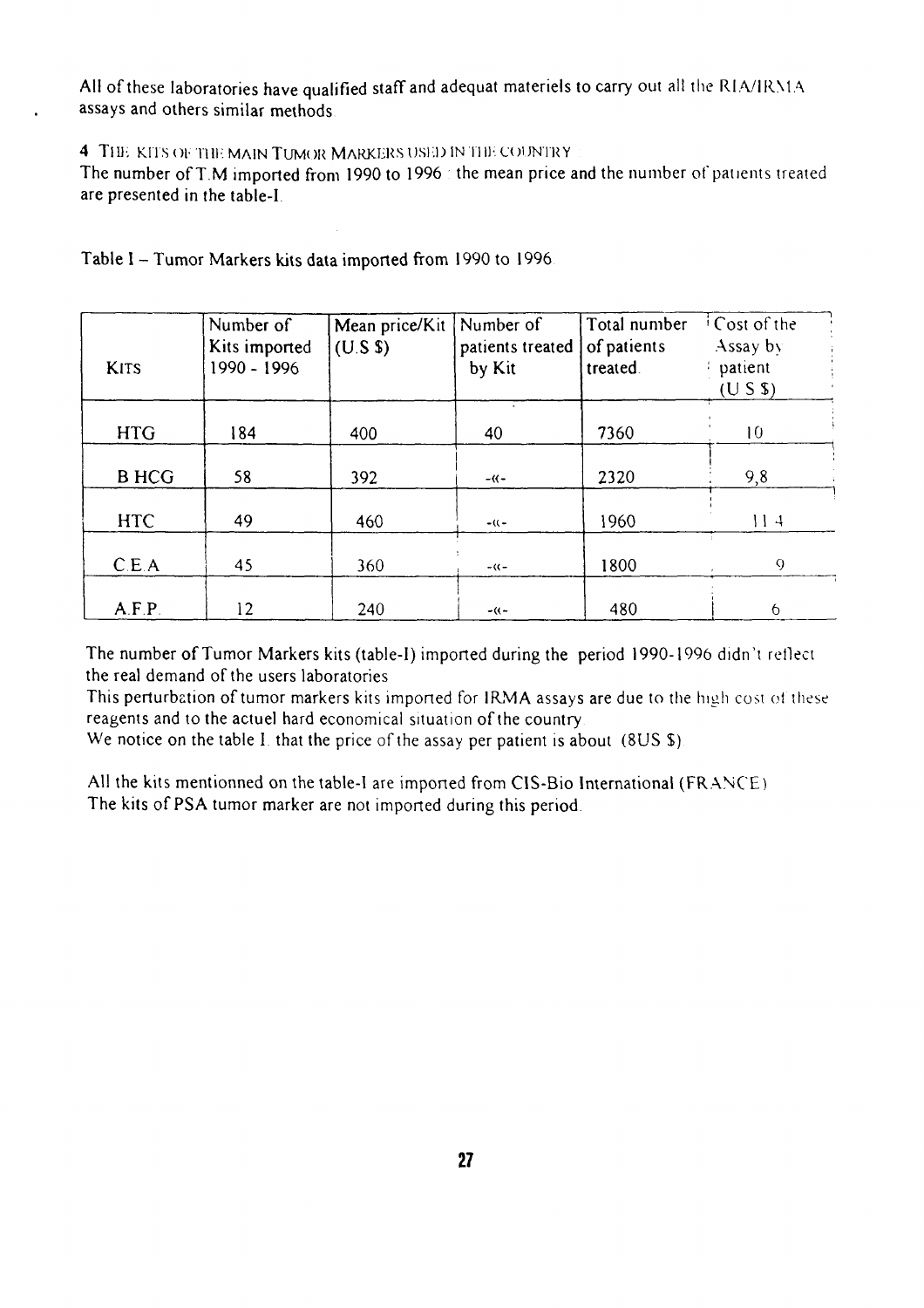#### 5 ESTIMATIONS OF TUMOR MARKERS NEEDED FOR THE YEAR 1998

The estimation of IRMA Tumor Markers kits for the year 1998 are shown on the table-2

Table-2 Needs of Tumor markers kits for the year 1998

 $\ddot{\phantom{a}}$ 

| ____        |                                  |
|-------------|----------------------------------|
| <b>KITS</b> | ł<br>Number of kits              |
| H.C.G       | ¢,<br>74                         |
| C.E.A       | 68<br>÷.                         |
| A.F.P       | 57                               |
| P.S.A       | 44<br>$\hat{\boldsymbol{\beta}}$ |
| H.C.T.      | 42                               |
| $Ca-19-9$   | 39                               |
| $Ca-125$    | 37                               |
| $Ca-15-3$   | 31                               |
| H.T.G       | 29                               |
| P.A.P       | 16                               |

N.B : Informations obtained from users laboratories

 $\label{eq:2.1} \frac{1}{\sqrt{2}}\int_{\mathbb{R}^3} \frac{1}{\sqrt{2}}\left(\frac{1}{\sqrt{2}}\right)^2\left(\frac{1}{\sqrt{2}}\right)^2\left(\frac{1}{\sqrt{2}}\right)^2\left(\frac{1}{\sqrt{2}}\right)^2\left(\frac{1}{\sqrt{2}}\right)^2.$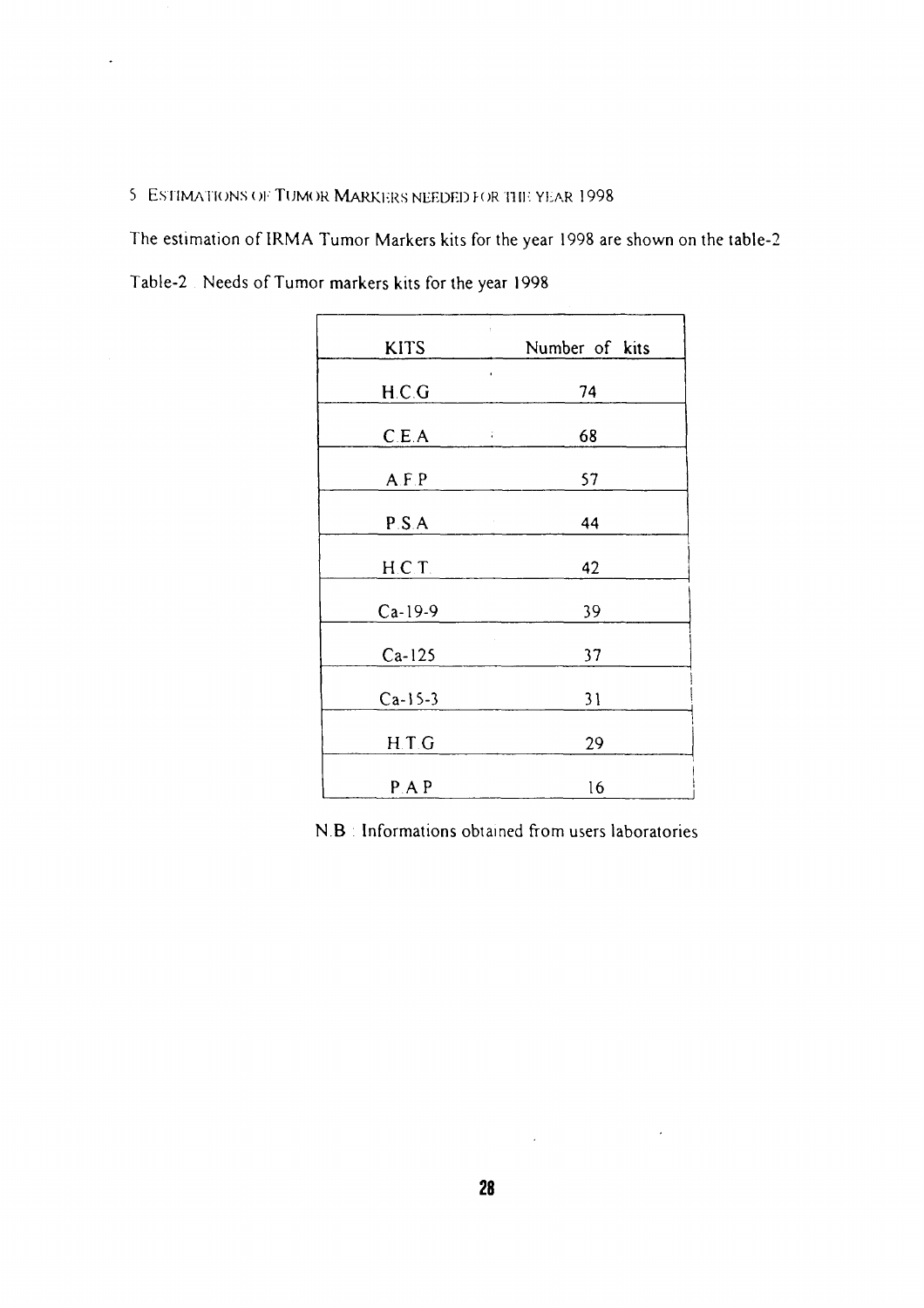#### **III.** DEVELOPMENT PROGRAMME OF THE MAIN REAGENTS FOR **PSA IRMA** ASSAY :

III. 1 MAIN STEPS OF EXPERIMENTAL PROTOCOL TO PREPARE THE TRACER  $\pm$  125 I - Mab -ANTI-PSA

#### 1.1 : **Radioiodination** of **Monoclonal** antibody Anti-PSA

The preparation of radiolabelled of MAb-I-125 Anti-PSA with high purity and good specific activity can be carried out by two comparatives methods based on the use of iodination agents chloromine-T and N. Bromosuccinimid.

-The optimization of radioiodination parameters will be realized (reagents concentration, reaction time  $etc.$ .).

#### **1.2 Purification of the tracer** :

The purification of the tracer from chemicals and radiochemicals impurities can be carried out by column chromatography over Sephadex -G-25 gel or Sephacryl S-300, superfine with appropriate buffer

#### 1.3. **Evaluation** and standardization of the tracer :

The evaluation of MAb-I-125- Anti-PSA can be carried out by the estimation of the parameters mentionned as follow :

- Radiochemical purity  $(P.R.C)$  using physico-chemicals methods (i.e : Electrophoresis)
- Immunological activity: Estimation of the ratio of  $\frac{1}{2}$  std max x 100 and std<sub>0</sub> x 100 of differents

# T T

purified fractions

- Determination of specific activity
- Study of the stability of standardized and non standardized tracer under differents storage conditions  $(+4, -20^{\circ}C)$  over time and possibility of lyophilization

Standardization of the tracer by dilution with appropriate buffer to obtain a volumic concentration of 350 000 CPM/ml

## **1.4 Comparative study with** commercial kit of P.S.A.

#### 1.5 Choice of the best radioiodination agents between chloramine -T and N-Bromosuccinimid.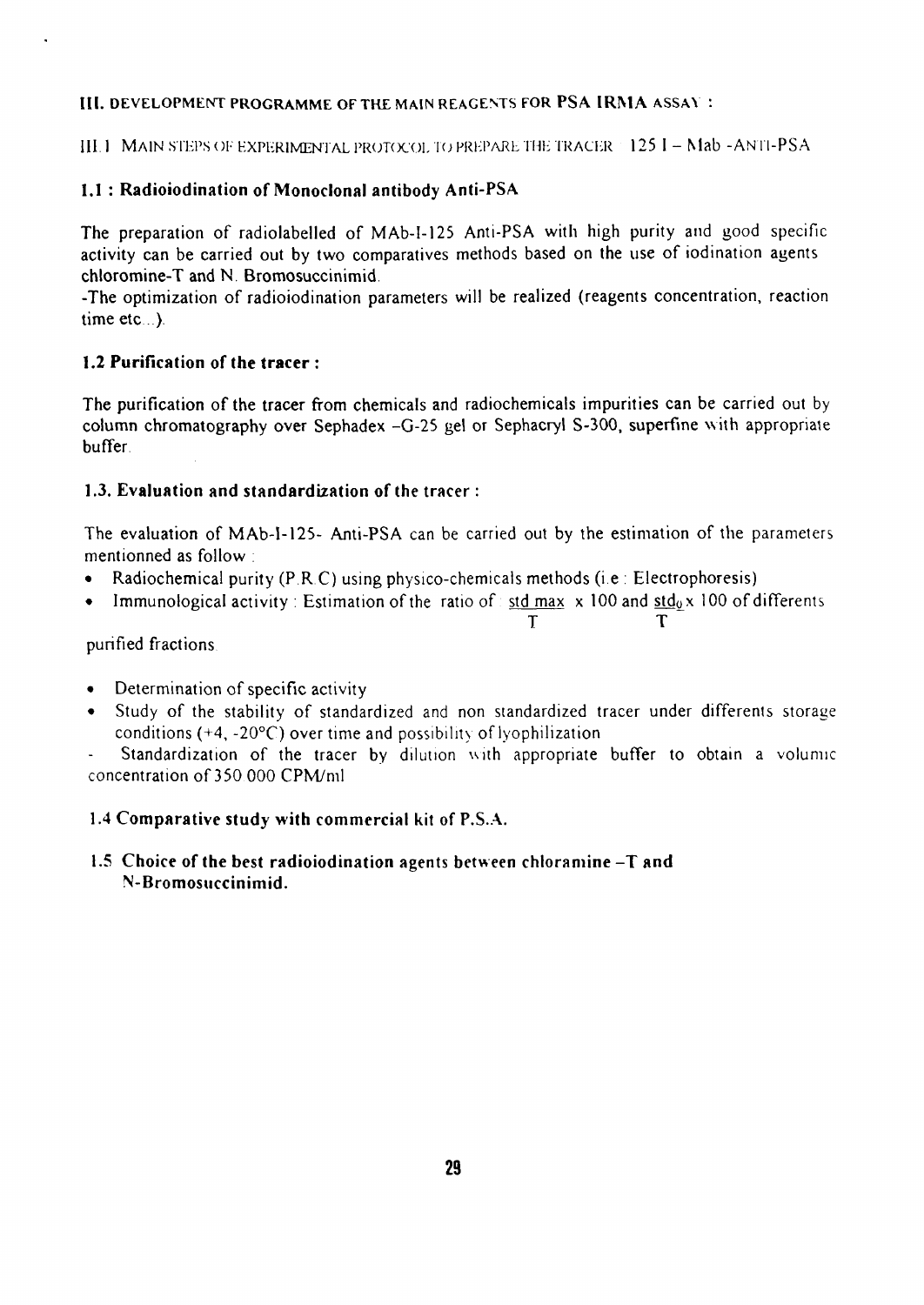III-2 MAIN STEPS OF EXPERIMENTAL PROTOCOL FOR PREPARATION OF P.S.A STANDARDS

#### 2.1 Preparation of PSA standards :

The preparation of PSA standards with differents concentrations are mentionned below

(O, 1 4,7,17,5,35,70,175 and 350 ug/L) can be carried out by pure form of imported antigen for PSA diluted in the appropriate matrice (i e humain serum), according to the protocol provided by the research agreement (RA) holders

#### 2.2 Calibration of P.S.A standards

-The prepared standards of PS A will be calibrated against references prepations (studie of parallelisme between the two standards curves), with determination of the dose at 20, 50, and 90% binding .

-The determination of the recuperation test

-The determination of the dilution test

#### III-3: MAIN STEPS OF EXPERIMENTAL PROTOCOL FOR THE PRODUCTION OF ANTISERUM ANTI-PSA .

#### 3.1 Production of the antiserum anti-PSA

The production of the antiserum anti-PSA can be carried out by injection of appropriate immunogen of PSA emulsified in Freund's adjuvant into experimental animals (rabbits) according to the protocole provided by the R A Holder or that retained during the meeting

#### 3.2 Characterization of Antiserum anti-PSA :

For estimating the quality of the antisera produced, the following parameters will be assessed

- Titer estimation,
- Sensitivity
- Specificity studies.

These parameters will be with studied with double antibody PSA (imported RIA Kit)

#### 3.3 Purification of antiserum: 3,;3 Purification of antiserum :

-The best antisera will be purified by precipitation methods(ammonium sulfate or caprylic acid) -Determination of the concentration of antiserum

-Another purification chromatography methods can be used.

-The purified antisera will be used for coating solid phase (imported beads, or magnetisable  $T$ urified antisera will bo used for coating solid phase (imported beads, or magnetisable beads, or magnetisable beads, or magnetisable beads, or magnetisable beads, or magnetisable beads, or magnetisable beads, or magnet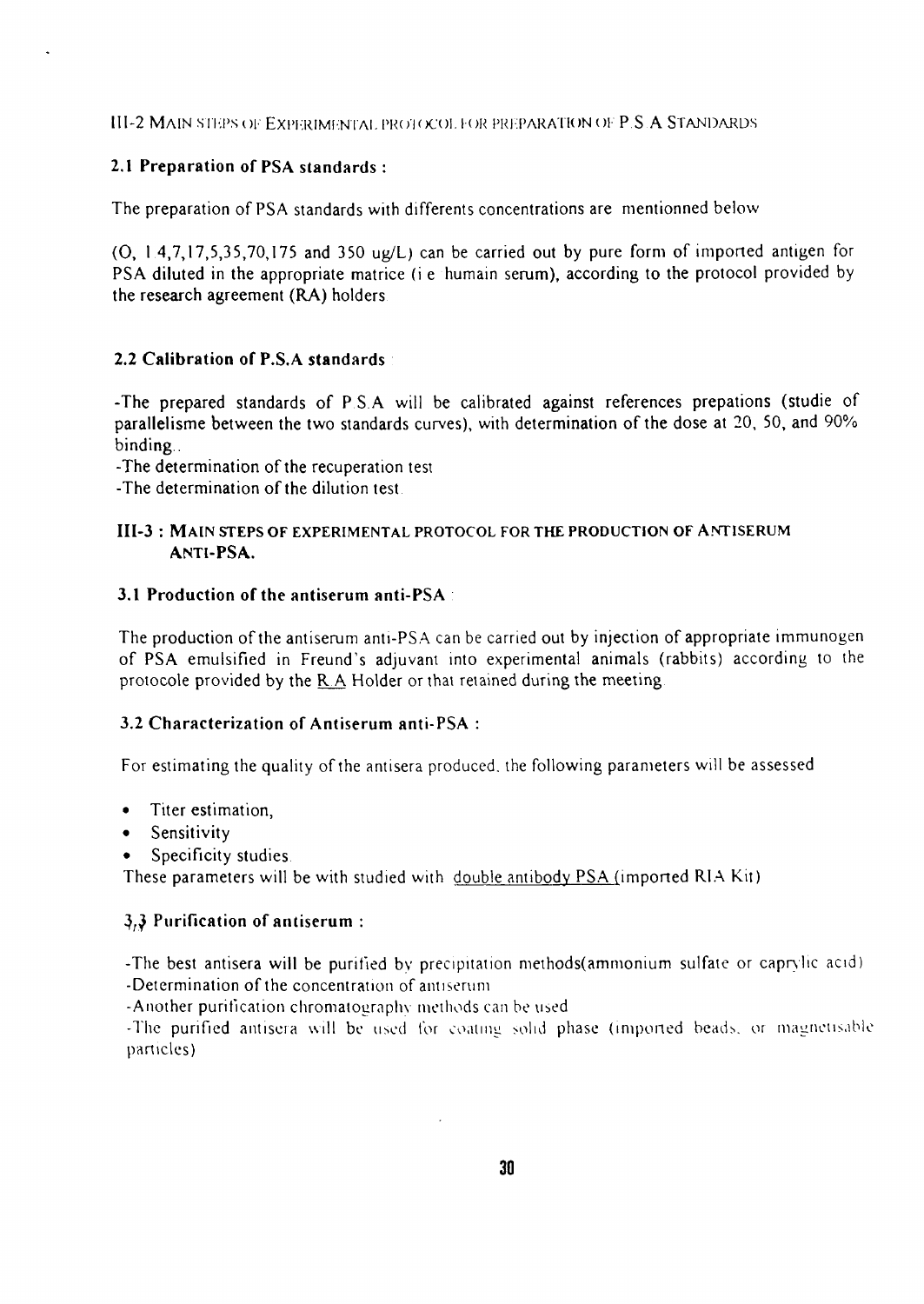## Ill- 4 MAIN STEPS OF EXPERIMENTAL PROTOCOL FOR THE DEVELOPMENT OF THE SOLID PHASE

#### **4.1 : Choice of separation techniques for PSA IRMA assay** :

The choice of solid phase method will be retained during the meeting We propose two solids phases polystyrene beads and magnetisable particles.

#### **4.2 Coating of pure antiserum anti-PSA to polystyrene beads or magnetisable particles :**

**The coating of pure anti-PSA** (imported **and** localy prepared) to **polystyrene beads** or magnetisable **particles can** be carried out.

#### **4.3 Optimization of coating** :

To estimate the quality of coating the following parameters will be setting up

-temperature -PH -Time of reaction -Concentration of the reagents

#### **4.4. Optimization of separation system (Free and Bound).**

The parameters which will be studied are -PH -Time of reaction (incubation) -Temperature -Washing, cycle of washing

#### **4.5 Studies of stability over period of time under differents conditions of storage .**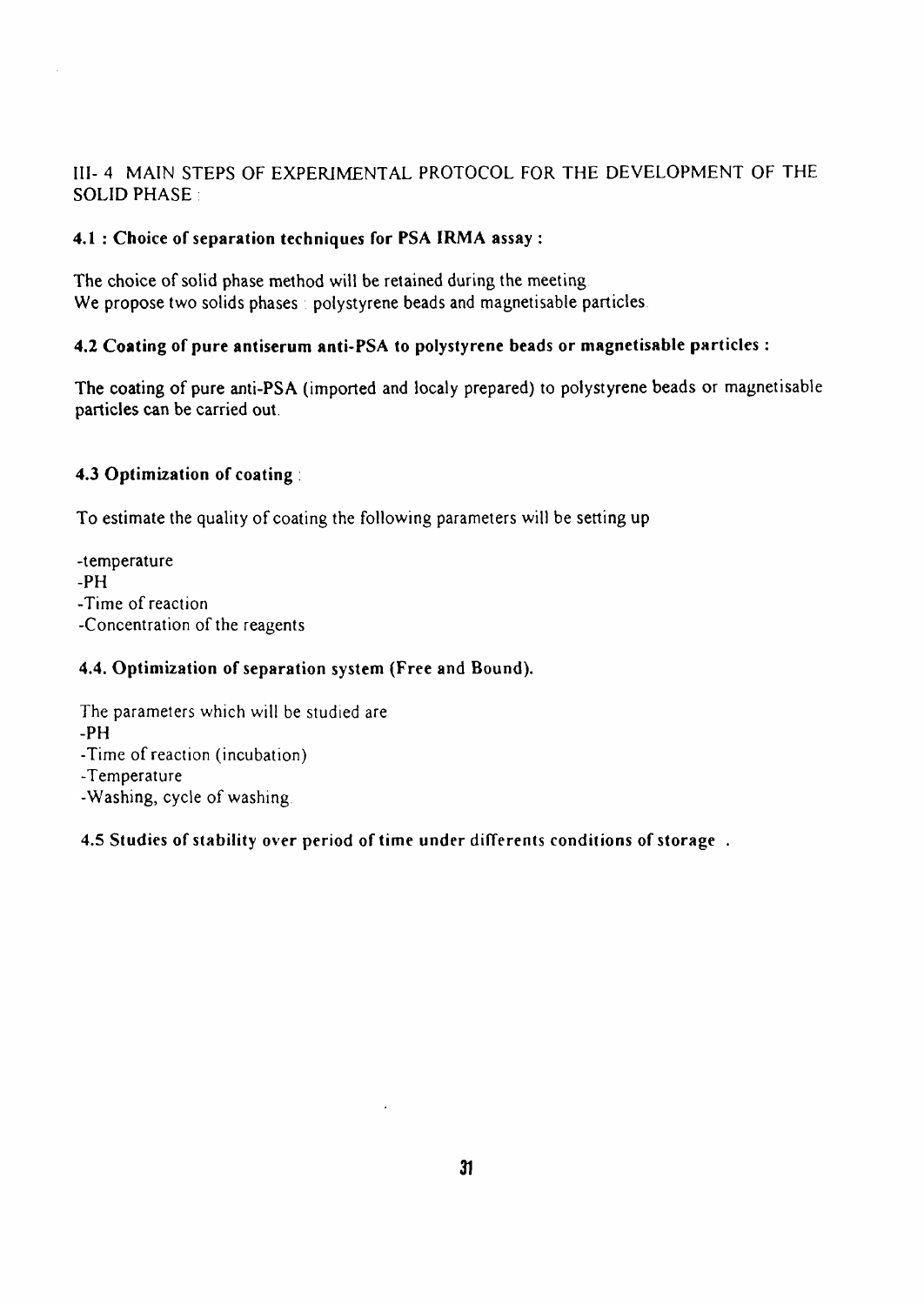Ill.5 MAINS STEPS OF EXPERIMENTAL PROTOCOL OF THE DESIGN OF PSA IRMA ASSAYS

The optimization assays and the validation of the kits for the **PSA IRMA** assay constitued with the reagents prepared locally are presented as follow :

#### **5.1 assay optimization** :

- Kinetic of antigen antibody reaction
- Optimization of incubation conditions
- optimization of antibody concentrations

#### **5.2 Validation of IRMA PSA** assay :

- Estimation of range and sensitivity

-recovery test

-paralleliom test.

-effect of protein concentration

-intra and inter assay coefficient of variation (reproductibility of the assay)

-comparative studies with commercial kits

-clinical analysis with normal patients serums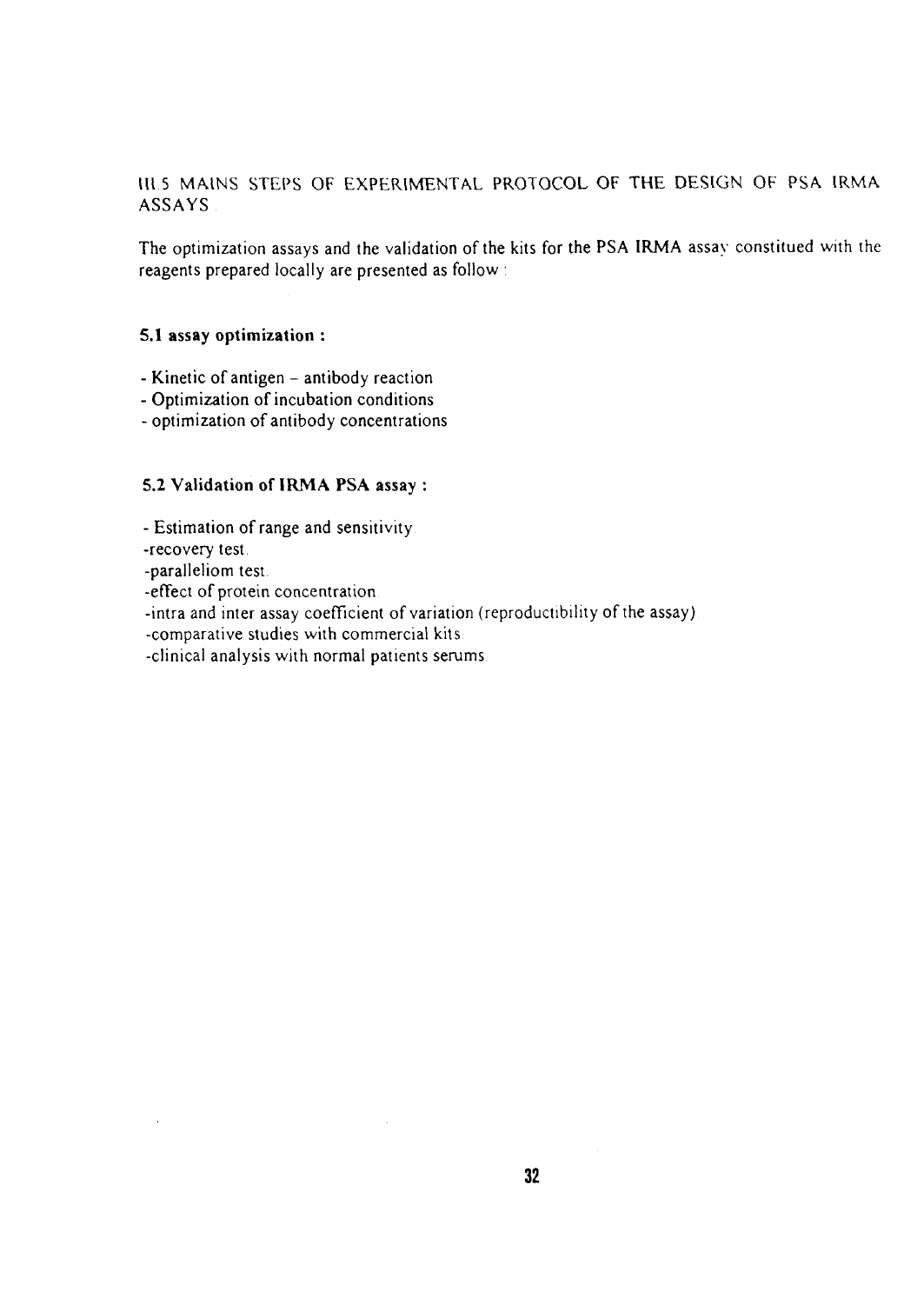## IV ANNUAL SCHEDULE OF THE RESEARCH PROGRAMME

The annual schedule activities programme for development of the main reagents PSA IRMA assay are presented on the table-3

| Table-3: Annual Schedule of research programme (1997/1998) |  |
|------------------------------------------------------------|--|
|------------------------------------------------------------|--|

| MONT<br>S<br>$\bf H$                                                                                                                           |              |             |              |              |              |              |   |              |              |             |             |   |
|------------------------------------------------------------------------------------------------------------------------------------------------|--------------|-------------|--------------|--------------|--------------|--------------|---|--------------|--------------|-------------|-------------|---|
| <b>Activities</b>                                                                                                                              | D            | $\bf J$     | F            | $M^+$        | $\mathsf{A}$ | M            | J | J            | S            | $\mathbf O$ | N           | D |
| 1 Providing the<br>primary materiel from<br>outside sources                                                                                    | $\mathbf{x}$ | $\mathbf x$ |              |              |              |              |   |              |              |             |             |   |
| 2. Production of PSA<br>tracer radioiodination<br>purification and<br>evaluation of<br>radiolabelled Mab-I<br>125-Anti-PSA                     |              |             | $\mathbf x$  |              | $\mathsf{X}$ |              | X |              | X            |             | $\mathbf x$ |   |
| 3. Preparation and<br>evaluation of PSA<br>standards<br>preparation of Qc.<br>materiel                                                         |              |             | $\mathbf{X}$ |              | $X \doteq X$ | $\mathsf{X}$ |   |              |              |             |             |   |
| 4. Production and<br>caracterization of<br>polyclonal antibody<br>anti-PSA for solid<br>phase preparation<br>purification of PSA<br>antiserum. |              |             |              | X            | X            | X            | X | $\mathbf x$  |              |             |             |   |
| 5. Preparation and<br>evaluation of solid<br>phase using imported<br>bead and pure anti-<br><b>PSA</b>                                         |              |             |              | $\mathsf{X}$ | X            | X            | X | X            |              |             |             |   |
| 6 Preparation and<br>evaluation of solid<br>phase using imported<br>bead and localy<br>produced anti-PSA                                       |              |             |              |              |              |              |   | $\mathbf{X}$ | $\mathbf{X}$ | X           | X           |   |
| 7 Assay design                                                                                                                                 |              |             |              |              |              |              |   |              |              | X           | $\bf{X}$    | X |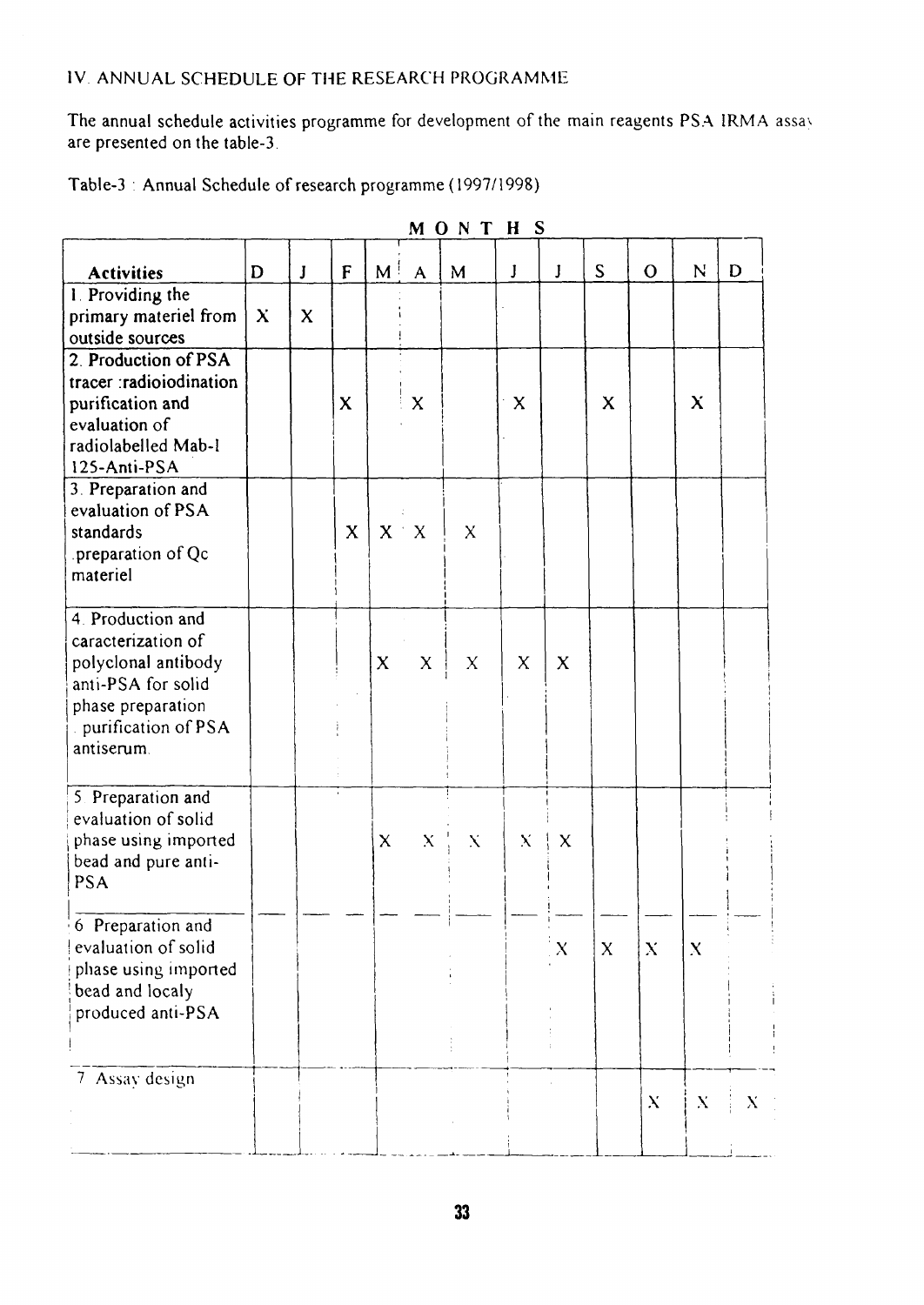#### V. CONCLUSION

 $\pmb{\mathfrak{g}}$ 

The realization and the succesful of this project will be efficient by an effective contribution of the differents involved parts.

The proposed programme for the development of the main reagents which constitute the PSA/IRAM kits is charged enough to be performed in a year. This programme should be studied very well during this meeting

The progress of the activities depend on providing needs of imported reagents mentionned in annex of this programme

 $\ddot{\phantom{a}}$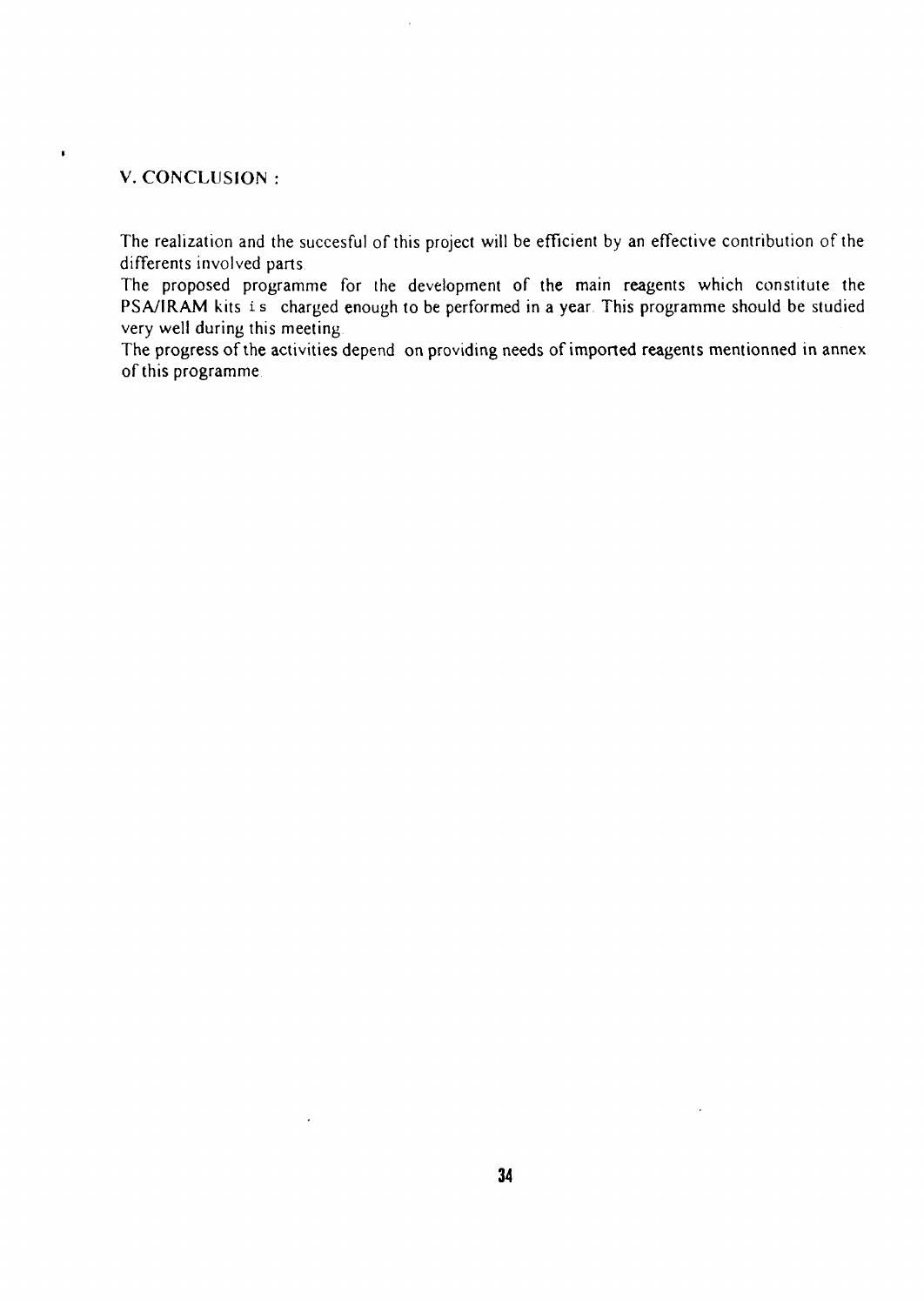# Table-4 : NEEDS OF CHEMICALS AND BIOLOGICALS REAGENTS

| Produits                                                        | Fournisseur          | References | Quantité          | <b>Utilisation</b>                                  |  |
|-----------------------------------------------------------------|----------------------|------------|-------------------|-----------------------------------------------------|--|
| 1. Na $_2$ H P04                                                | <b>SIGMA</b>         | S 7907     | $1$ Kg            | Buffer solution                                     |  |
| 2. $NaH2$ P04. $H20$                                            | $-0$                 | S 9638     | $1$ Kg            | -K -                                                |  |
| 3. Nacl                                                         | $-\kappa$ -          | S 7653     | l Kg              | - ((  –                                             |  |
| 4. Sodium Azide                                                 | $-(0 -$              | S8032      | 100 <sub>gr</sub> | Add In Buffer                                       |  |
| 5. EDTA $(Na2EDTA-2H20)$                                        | $-(0 -$              | E 1644     | 500 <sub>gr</sub> | $-(0 -$                                             |  |
| 6. Triton X-100                                                 | $-($ $-$             | T 9284     | 500ml             | - (( –                                              |  |
| 7. Bovine Serum Albumin                                         | $-(1 -$              | $A$ 3059   | 10x10g            | $-(0 -$                                             |  |
| 8 Bovine gamma globuline                                        | $-(0 -$              | G7516      | $30x10$ gr        | $-(0 -$                                             |  |
| 9 Pure Antigen of P.S.A.                                        | VIA NETRIA<br>OR WHO |            |                   | Standards, Qc and<br>Immunization.                  |  |
| 10. Pure Antiserum Anti-PSA<br>(IgG)                            | $-0$                 |            |                   | Preparation of solid<br>phase separation<br>systeme |  |
| 11 Monoclonal Antibody<br>Anti-PSA.                             | $-00 -$              |            | $2x$ l mg         | Preparation of Mab-3-<br>125 anti-PSA.              |  |
| 12. Caprylic Acid                                               | <b>SIGMA</b>         |            | $10x$ lgr         | Purification of<br>antiserum                        |  |
| 13. Ammonium Sulfate                                            |                      |            | I kgs             |                                                     |  |
| 14 Polyotyrene beads                                            | VIA NETRIA<br>OR WHO |            | 2000<br>beads     | Antibody coating                                    |  |
| 15 Glutaral de hyde                                             | <b>SIGMA</b>         | G 5882     | 2x10ml            | For coupling Antibody                               |  |
| 16 1 Ethy $-3$ (3-Dimethy<br>Aminopropyl) carbodimide<br>(EDAC) | $-66 - 1$            | E 1769     | Sxlgr             |                                                     |  |